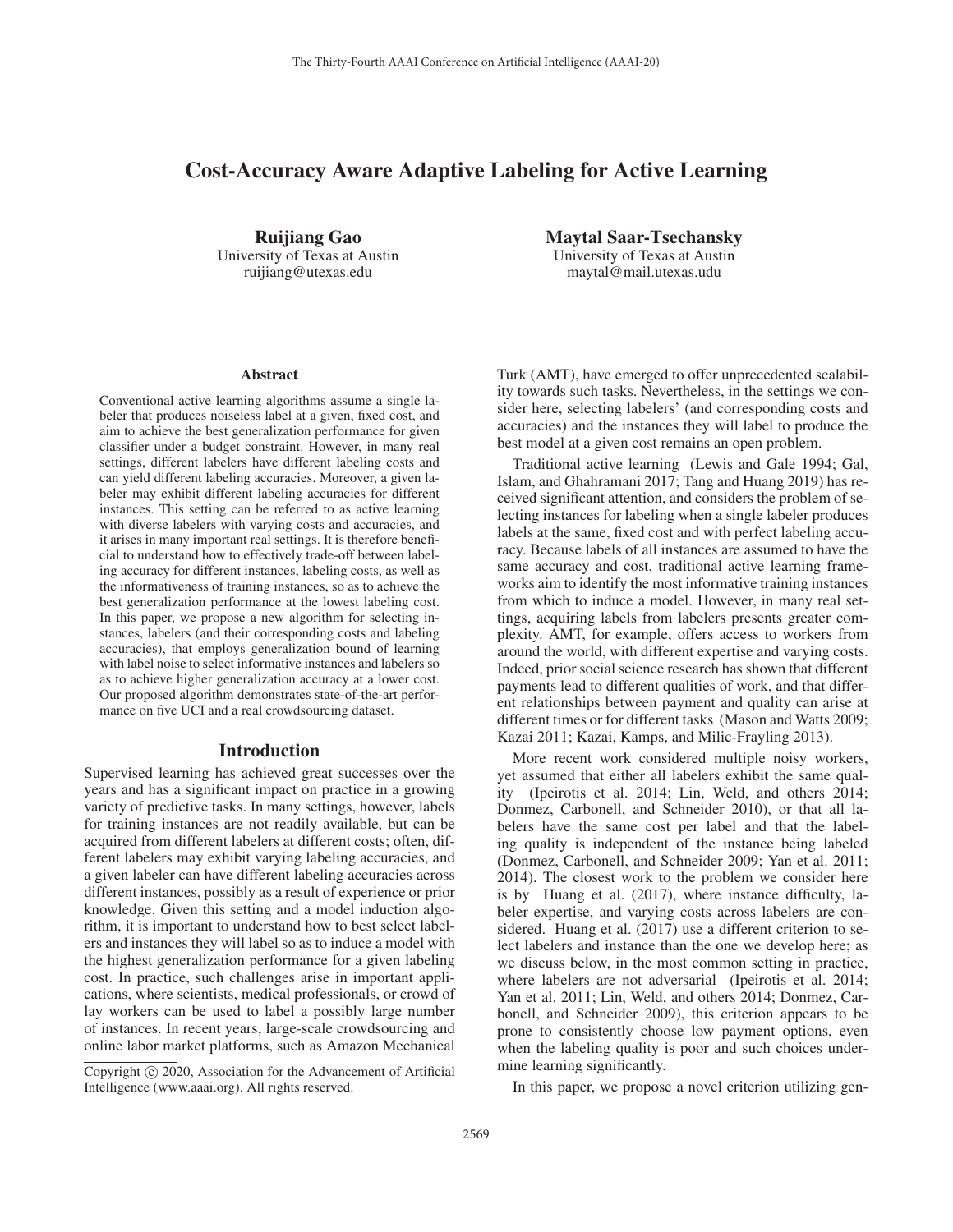eralization bound of learning with label noise to evaluate the cost-effectiveness of labeler-instance pair. The criterion we propose is motivated by the goal of directly minimizing the generation error of the classifier. To the best of our knowledge, this work is the first to use generalization bound for guidance of selecting labeler-instance pairs in this setting. We empirically evaluate the effectiveness and robustness of our method for settings with different cost-accuracy trade-offs reported in prior work to arise in crowdsourcing markets, and for five UCI datasets and a real crowdsourcing dataset. Our results show that our approach offers state-ofthe-art performance across settings.

# Related Work

Active learning has been studied extensively and is getting more important with the emergence of modern artificial intelligence. Most active learning research has considered settings where there is only one perfect labeler. Active learning algorithms for these settings thus aim to select the most informative training instances to label, so as to reduce the number of instances. However, when crowdsourcing platforms are used to acquire labels, annotation is done by different, noisy annotators, whose labels can be acquired at different costs and who may exhibit different levels of accuracies. Recently, more research has considered acquiring labels and learning from noisy labelers. Donmez, Carbonell, and Schneider (2009) and Zheng, Scott, and Deng (2010) estimate the accuracy rates of labelers and then selects for annotation labelers with high accuracies. Zhao, Sukthankar, and Sukthankar (2011) actively select instances for labeling, but do not select labelers. All these works assume that a labeler exhibits the same accuracy for all instances they label. Yet, in practice, different workers may have different expertise or prior experience and can consequently exhibit different accuracies when labeling different instances. Yan et al. (2011) propose a probabilistic framework to estimate workers' accuracies and select the worker estimated to be the most accurate for a given instance. Fang, Yin, and Tao (2014) and Ambati, Vogel, and Carbonell (2010) consider the different expertise of workers and aim to match instances with different worker with varying accuracies in the task domain; yet, these works do not consider varying labeling costs may be incurred by different labelers. Geva, Saar-Tsechansky, and Lustiger (2019) consider acquiring labels from labelers with varying accuracies and costs based on the estimated effect on generalization error, but do not consider selecting instances for labeling. The most closely related work is by Huang et al. (2017): the proposed method estimates workers' labeling accuracies based on a small set of ground-truth data, and then estimates the value of acquiring the label for a given instance from a given worker as the weighted labeling accuracy divide by worker's cost. As we discuss in more detail below and reflected in our empirical evaluations, in the most common setting in practice, when labelers are not adversarial (Ipeirotis et al. 2014; Yan et al. 2014), this heuristic criterion is prone to select low payments.

Some prior work considered the cost-effectiveness of majority voting by multiple labelers for same instance as compared to singly-labeled data. These works considered workers who exhibit the same accuracy and cost. Ipeirotis et al. (2014) shows how in some cases majority voting can improve the performance of given classifier for a given cost, and Lin, Weld, and others (2014) demonstrates how the optimal choice depends on the dataset, classifier, and labeling accuracy. Yet, these works do not address how to effectively trade-off performance and cost. Importantly for this work, the trade-off between acquiring a single or multiple labels per instance can also be viewed as a special case of having multiple labelers of varying costs and accuracies. Hence, a method that can effectively select amongst different labelers of accuracies can also apply to select whether or not to acquire multiple labels for a given instance. Other research explored the generalization error bounds for learning with label noise. Simon (1996) and Aslam and Decatur (1996) study the error bounds for learning from noisy labels for PAC-learnable concepts. Kearns (1998) develop a bound for concepts that are Statistical-Query-learnable. We rely on these theoretical results and propose a novel criterion to select instance-labeler pairs that minimize the generalization error and achieve state-of-the-art results.

# Problem Statement

Suppose we have a dataset  $D = \{x_i, y_i\}_{i=1}^N$ , concept C, an uplabeled set  $\mathcal{U} = \{x_i\}^N$  and a set of labelers an unlabeled set  $\mathcal{U} = \{x_i\}_{i=1}^N$ , and a set of labelers<br> $A = \{a_i\}$ , who exhibit costs  $\{c_i\}_{i=1}^N$  and la  $\mathcal{A} = \{a_1, \ldots, a_n\}$ , who exhibit costs  $\{c_1, \ldots, c_n\}$  and label accuracies  $\{\rho_1,\ldots,\rho_n\}$ , respectively. In addition, suppose that an initial labeled dataset is available with groundtruth labels  $\mathcal{L} = \{x_i, y_i\}_1^{n_l}$  that have also been labeled by each of the labelers in  $\mathcal{A}$  We assume the most common seteach of the labelers in A. We assume the most common settings where labelers are not adversarial, i.e. their labeling accuracy rates are higher than 50% (Ipeirotis et al. 2014; Yan et al. 2011; Lin, Weld, and others 2014; Donmez, Carbonell, and Schneider 2009).

Further, labelers can have different expertise for different instances. Thus, for example, in an image classification task, Amy may be an expert at identifying species of flora while Bob excels in identifying fauna. We illustrate this notion in Figure 1, where labelers, <sup>L</sup>1, <sup>L</sup>2, and <sup>L</sup>3, have diverse expertise across different image categories. If each image category has the same number of samples, the overall labeling accuracies for <sup>L</sup>1, <sup>L</sup>2, <sup>L</sup>3 are 0.83, 0.73, 0.66 respectively. Yet, each labeler exhibits higher (and lower) labeling accuracies on some of the categories. Experiments in online labor markets (Kazai 2011; Kazai, Kamps, and Milic-Frayling 2013; Mason and Watts 2009) reveal that often higher accuracies can be obtained by offering higher payments. For simplicity, in this work we consider the price levels of 3, 2, and 1, for labelers <sup>L</sup>1, <sup>L</sup>2, and <sup>L</sup>3, respectively.

Finally, we consider an iterative setting, where at each iteration, a labeler from  $A$  is selected for labeling a selected instance from  $U$ . Given a limited budget  $B$ , we aim to acquire labels from labelers for certain instances so as to induce a classifier with the best generalization performance. Thus, an algorithm for selecting labelers and instances ought to decide from which labelers and for what instances to acquire labels so as to yield the best generalization perfor-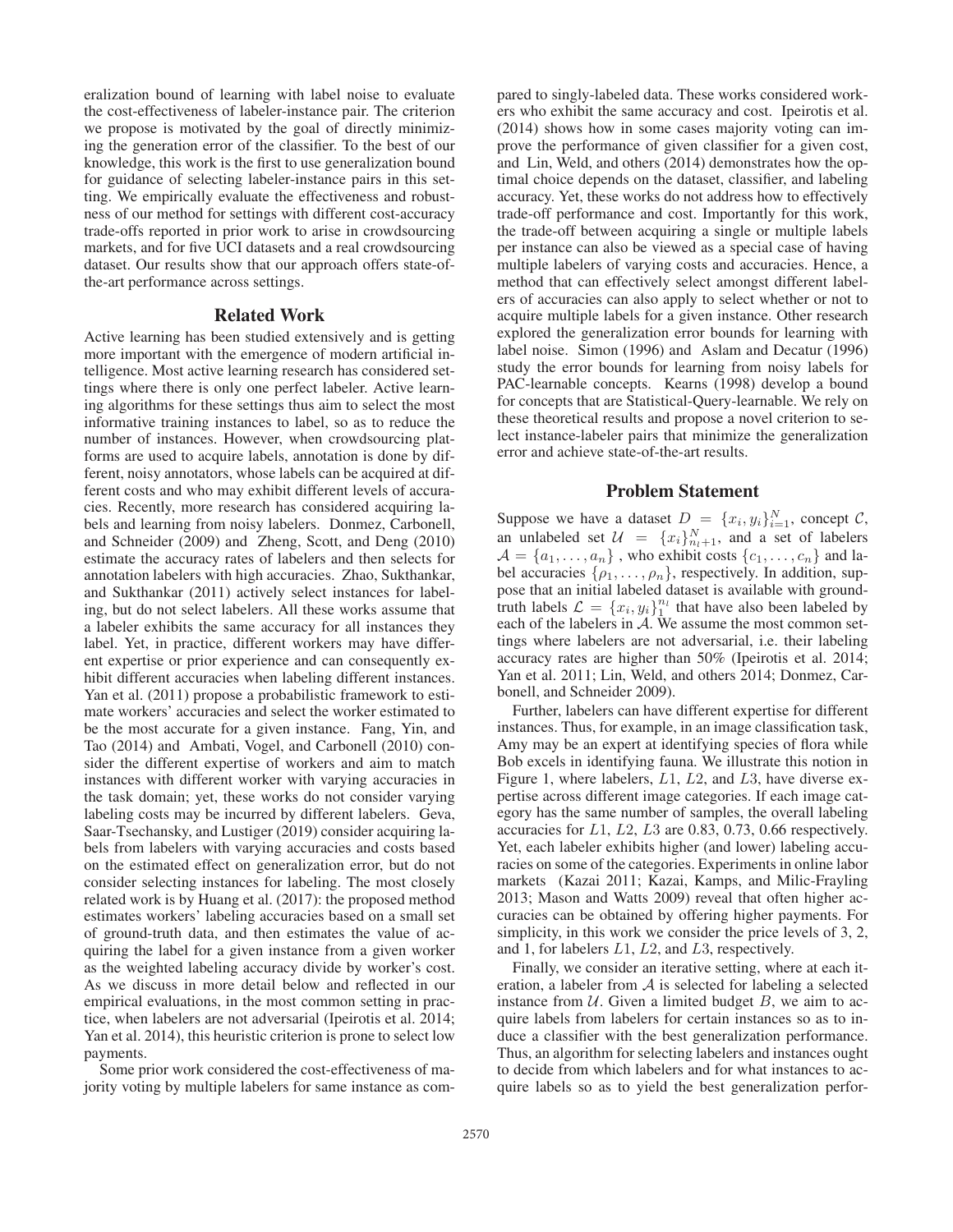

Figure 1: Diverse labelers' performance on different image categories: Flora, Fauna and Cars. Labels L1, L2, L3 demonstrate different labeling accuracies on different category, and their overall accuracies are 0.83, 0.73 and 0.66, respectively (assuming equal numbers of instances in each category).

mance with a given budget; for example, it ought to determine whether it would be more cost-effective to acquire flora labels from the more accurate (and pricier) L1 than acquiring lower accuracy labels for 3 different flora images from L3, thereby compiling a larger training set for learning at the same cost.

# Algorithm

Recall that our approach aims to select instance-labeler pairs so as to improve the generalization performance for a given labeling budget. Below, we first discuss briefly how we quantify instance usefulness. Because the closest work to the contributions we present here is by Huang et al. (2017), we then outline the main elements of the CEAL algorithm (Huang et al. 2017) and then describe how our algorithm builds on this contributions.

# Instance Usefulness

There are many algorithms that propose various criteria for selecting instances for labeling; the more prominent measures include: uncertainty sampling that uses the posterior probability of predicted class (Gal, Islam, and Ghahramani 2017; Lewis and Gale 1994), model expected change that selects the sample the affects the model most (Freytag, Rodner, and Denzler 2014) and data diversity that chooses the data that helps labeled pool better represent the underlying population (Sener and Savarese 2017; Nguyen and Smeulders 2004). In general, any measure for quantifying instance usefulness can be used in our approach. In this paper, our main focus is on a cost-effective selection of labelers, we simply follow the setting in (Huang et al. 2017) and use uncertainty sampling as shown in Equation 1.  $P(y|x_i)$  is the posterior probability predicted by the classifier trained at current iteration.

$$
r(x_j) = 1 - \max_{y \in \mathcal{Y}} P(y|x_j)
$$
 (1)

#### CEAL (Huang et al. 2017)

CEAL estimates annotators' labeling accuracies of given instance  $x_i \in U$  based on the accuracy of labelers' respective responses on the labeled set  $\mathcal L$  with ground truth labels. Specifically, the accuracy of labeler i for instance  $x_j$ ,  $\rho_i(x_i)$  is a weighted mean of labeling accuracy, weighted by the similarity between  $x_j$  and each of its nearest neighbors  $x_k \in \mathcal{N}(x_j)$ , as shown in Equation 2, where  $0 \leq$  $s(x_k, x_j) \leq 1$ ,  $\mathcal{N}(x)$  represents that nearest neighbors of x in  $\mathcal{L}$  and  $\sum_k s(x_k, x_j) = 1$ .

$$
\rho_i(x_j) = \sum_{x_k \in \mathcal{N}(x_j)} s(x_k, x_j) I[y_k == \hat{y}_{ik}] \tag{2}
$$

The final instance-labeler pair is selected by Equation 3 and 4. At each iteration, the product  $q_i(x_j) r(x_j)$  is computed for every instance-labeler pair  $(x_j, a_i), x_j \in \mathcal{U}, a_i \in \mathcal{A}$ , and the pair with maximum product is selected for labeling. As a result, CEAL tends to select samples that are quite useful, and labelers that are good enough, yet cheap.

$$
q_i(x_j) = \frac{\rho_i(x_j)}{c_i} \tag{3}
$$

$$
(x^*, a^*) = \underset{a_i, x_j}{\arg \max} q_i(x_j) r(x_j)
$$
 (4)

However, this heuristic tends to select instance-labeler pairs that maximize *labeling* accuracy per cost, and it does not assess the implications of different labeling accuracies and costs on subsequent generalization performance. To illustrate how CEAL prioritizes amongst different labelers, suppose we have five labelers whose labeling costs are 1,2,3,4,5 respectively. We further suppose labelers are not adversarial (Ipeirotis et al. 2014; Yan et al. 2011; Lin, Weld, and others 2014; Donmez, Carbonell, and Schneider 2009), thus  $\rho_i(x_i)$  is greater than 0.5 for all i. When a low cost labeler offers near-random accuracy, while all others offer perfect accuracy, it is easy to see that CEAL will always prefer the least costly labeler with near-random labeling accuracy.

$$
\frac{\rho_i(x_j)}{1} \ge \frac{0.5}{1} \ge \frac{\max \rho(x)}{2} = \frac{1.0}{2} > \frac{1.0}{3} > \frac{1.0}{4} > \frac{1.0}{5}
$$

Similarly, in the example shown in Figure 1, given all labelers' accuracies are above 0.5, CEAL will select the labeler with the lowest cost.

#### Proposed Algorithm

As we discussed above, in CEAL, the value of a labeler is quantified by the ratio between the labeler's labeling quality and cost, and as such does not necessarily reflect the impact on generalization performance as done in (Geva, Saar-Tsechansky, and Lustiger 2019). We seek to develop an algorithm that aims to address this: identify labeler-instance pairs that would have the greatest benefit to generalization performance per cost.

However, generalization error is intractable in most supervised learning problems. There are some prior works that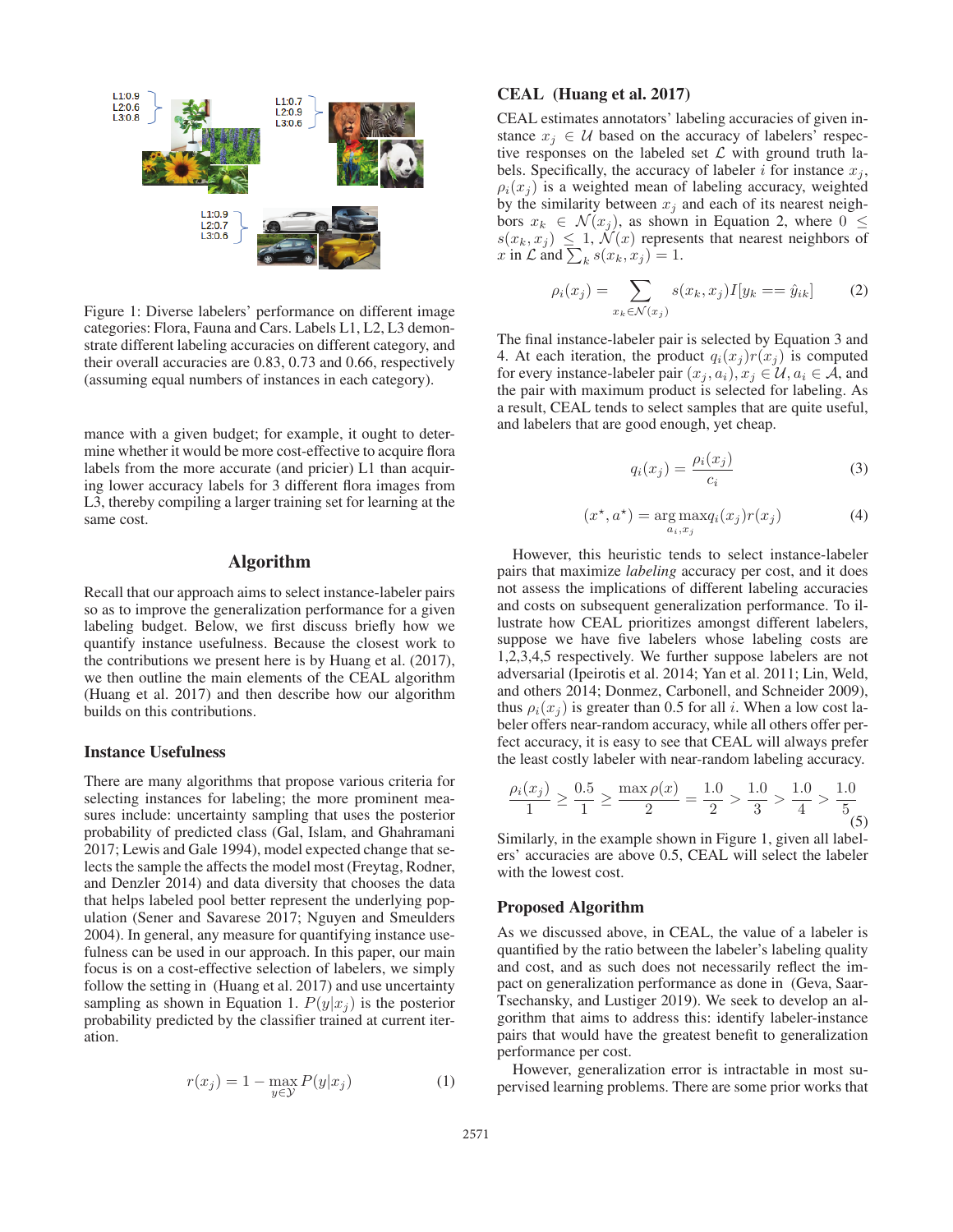explore different ways to estimate it. In the context of traditional active learning, (Roy and McCallum 2001) proposes to use (empirical) Estimated Error Reduction (EER) as an estimation to the generalization error reduction to select useful training instances for labeling. (Settles, Craven, and Ray 2008; Freytag et al. 2013) maximize Expected Model Change (EMC) by evaluating expected changes in model parameters, but this approach lacks a theoretical connection to error reduction. (Freytag, Rodner, and Denzler 2014) proposes to use expected model output change as an upper bound to generalization error. While it gives no guarantee when we are interested in maximization, it shows good performance in active learning problems. However, all these approaches consider settings with a single and perfectly accurate labeler, and it is unclear how they can apply in our setting when multiple noisy workers are present.

Meanwhile, research on generalization error bound for different concepts when learning from noisy labels, provides an upper bound on the decreasing speed on the generalization error of concept classes of interest (Simon 1996; Aslam and Decatur 1996; Kearns 1998), but is rarely used in empirical research. The upper bound of the generalization error can also be thought of as incorporating uncertainty of the classification error. Inspired by the notion of guiding acquisition by expected error reduction (Geva, Saar-Tsechansky, and Lustiger 2019), we propose a novel criterion that utilizes the theoretical results on generalization bound for learning with noisy labels to select cost-effective labelers. Based on the generalization bound proposed in Theorem 1 (Simon 1996; Aslam and Decatur 1996), our algorithm combines theoretical analysis into active learning to select the labeler that minimize error as shown in Equation 8, where  $\hat{\rho}_i$ , and  $n_i$  denote the estimated label accuracies and number of samples labeler i can purchase under a fixed budget. The VC dimension of a classifier measures the size of the largest finite subset of points that it is capable of classifying correctly (shatter). A higher VC dimension thus corresponds to weaker inductive bias. For simplicity, we treat the fail probability term as a constant since the VC dimension is not known.

Theorem 1 *(Simon 1996; Aslam and Decatur 1996) PAC learning a function class* F *with Vapnik-Chervonenkis dimension VC*(F) *in the presence of classification noise* <sup>ρ</sup> *and fail probability* δ *requires a sample of size*

$$
\Omega\Big(\frac{VC(\mathcal{F})}{\epsilon(2\rho-1)^2} + \frac{\log(1/\delta)}{\epsilon(2\rho-1)^2}\Big) \tag{6}
$$

$$
i^* = \arg\min_{i} \frac{1}{(2\hat{\rho}_i - 1)\sqrt{n_i}} \tag{7}
$$

$$
= \arg \max_{i} (2\hat{\rho}_i - 1)\sqrt{n_i} \tag{8}
$$

The cost-normalized benefit to generalization performance from selecting labeler i to label instance  $x_i$  can thus be captured by the term in Equation 9.

$$
q_i(x_j) = \frac{2\rho_i(x_j) - 1}{\sqrt{c_i}}\tag{9}
$$

However, recall that we aim to select labelers that lead to lowest generalization error. We should therefore consider the expected *cumulative* accuracies for all options so far. Also, importantly, (Lin, Weld, and others 2014) shows how more accurate labels may be preferred early on the learning curve, while cheaper and noisier labels may be more cost-effective for learning when number of samples are sufficiently large. Methods such as CEAL and Equation 9 neglect such learning dynamics; hence, we propose a second, adaptive criterion shown in Equation 10, where  $\rho_0$ ,  $n_0$  is the estimated accuracy and number of instances so far, and b denotes the unit budget we consider for estimating the future expected generalization error.

$$
q_i(x_j) = \left(2\frac{\rho_0 n_0 + \rho_i(x_j)\lfloor\frac{b}{c_i}\rfloor}{n_0 + \lfloor\frac{b}{c_i}\rfloor} - 1\right)\sqrt{n_0 + \lfloor\frac{b}{c_i}\rfloor} \quad (10)
$$

$$
E(a_i, x_j) = r(x_j)q_i(x_j)
$$
\n(11)

$$
(x^*, a^*) = \underset{a_i, x_j}{\text{arg max}} E(a_i, x_j)
$$
 (12)

Similar to CEAL, we estimate labelers' accuracies using Equation 2. At each iteration, we calculate Equation 11 for each instance-labeler pair and select the pair with the highest value, as in Equation 12; after the label from the chosen labeler for the instance is acquired, the labeled instance is added to current training set, and next iteration begins. The acquisitions continue until the budget is exhausted. The complete Generalization Bound based Active Learning (GBAL) algorithm based on the criterion in Equation 9, and the Adaptive GBAL  $(AGB)^1$  are shown in Algorithms 1, 2.

Algorithm 1 Generalization Bound based Active Learning (GBAL)

<sup>&</sup>lt;sup>1</sup>Code is availble in https://github.com/ruijiang81/AGB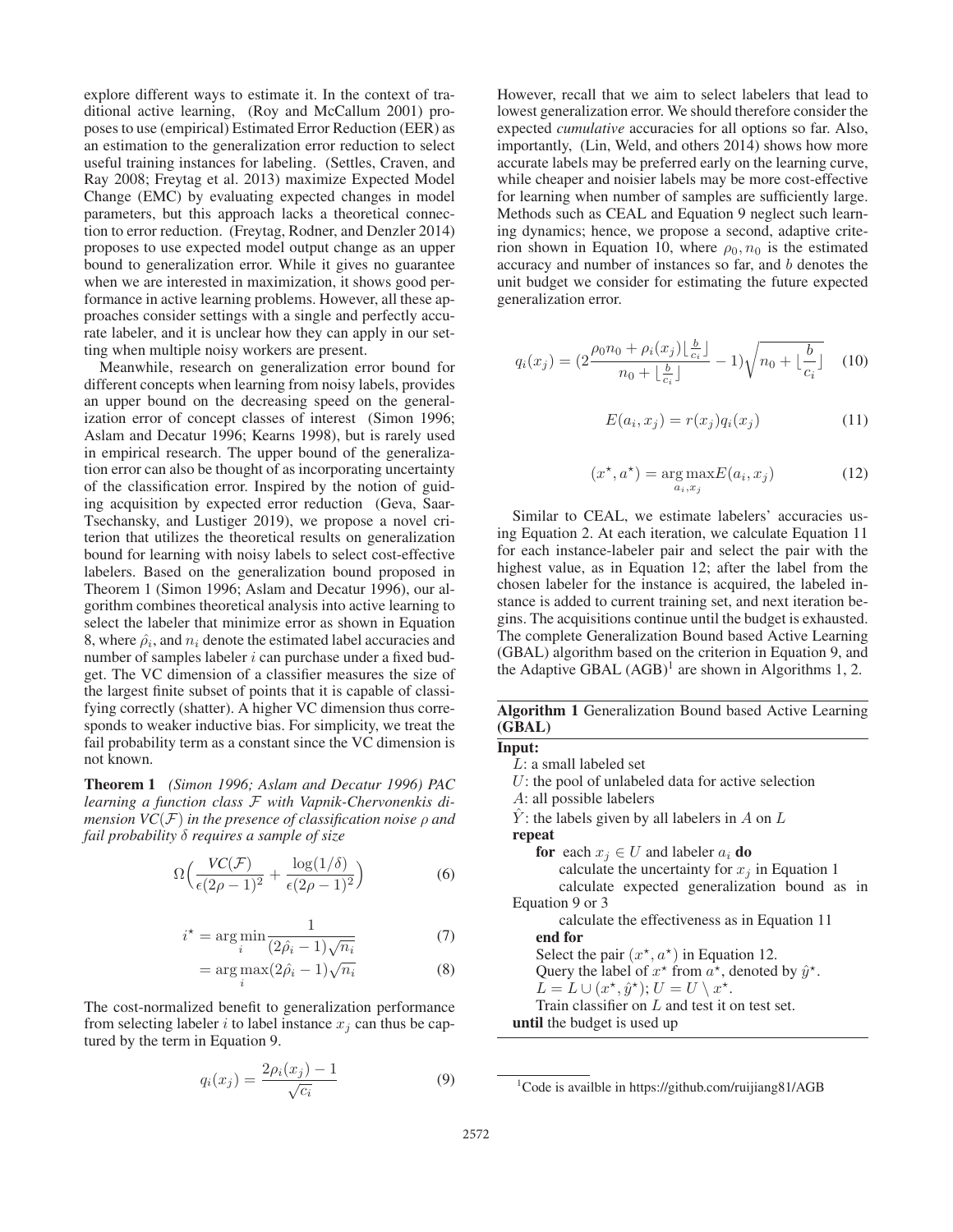# Algorithm 2 Adaptive GBAL (AGB)

Input: L: a small labeled set  $U$ : the pool of unlabeled data for active selection A: all possible labelers  $\hat{Y}$ : the labels given by all labelers in A on L b: unit budget for estimating Equation 10 Initialize:  $\rho=1$ repeat for each  $x_i \in U$  and labeler  $a_i$  do calculate the uncertainty for  $x_i$  in Equation 1 calculate the the expected generalization bound as in Equation 10 calculate the effectiveness as in Equation 11 end for Select the pair  $(x^*, a^*)$  in Equation 12.<br>  $\rho = (an + \hat{\rho}_*(x)) / (n + 1)$  $\rho = (\rho n + \hat{\rho}_\star(x_j)) / (n+1)$ <br>Ouery the label of  $x^*$  from a Query the label of  $x^*$  from  $a^*$ , denoted by  $\hat{y}^*$ .<br>  $\overline{L} = L \cup (x^* \hat{y}^*) \cdot U = U \setminus x^*$  $L = L \cup (x^*, \hat{y}^*); U = U \setminus x^*.$ <br>Train classifier on L and test it  $\alpha$ Train classifier on L and test it on test set. until the budget is used up

# Experiment

We compare our methods with four baselines:

- ALC: (Yan et al. 2011) ALC selects the most uncertain sample from the unlabeled set and uses the most accurate labeler for annotation at each iteration.
- **CEAL** : (Huang et al. 2017) CEAL selects instancelabeler pair that maximize Equation 3.
- All: Select the most uncertain sample and use majority voting based on all labelers annotations for the sample at each iteration.
- Random: Select the most uncertain sample and randomly choose a labeler from the set of all labelers to annotate the sample at each iteration.

The main goal of the evaluation is to compare the effectiveness of labelers (costs and accuracies) chosen by different algorithms. The effectiveness of uncertainty sampling has been established in prior work (Huang et al. 2017; Lewis and Catlett 1994; Gal, Islam, and Ghahramani 2017). Algorithm 1 and 2 are referred to as GB and AGB in this section.

#### Label Simulation

We use the publicly available UCI datasets, and therefore we simulate the labels produced by different labelers for these datasets. The label generating process we use is similar to that in (Yan et al. 2011). Specifically, in order to create diverse labelers, we first create 30 clusters using KMeans (Jain, Murty, and Flynn 1999) for each dataset. In addition, as in (Huang et al. 2017), we simulate five labelers with cost levels: 5, 4, 3, 2, 1 which are associated with overall labeling accuracies from high to low, respectively. Each labeler is an 'expert" in some random set of clusters by

| Labeler    | W1   | W2   | W3   | W4   | W5   |
|------------|------|------|------|------|------|
| Pen Digits | 0.90 | 0.79 | 0.70 | 0.62 | 0.56 |
| Audit      | 0.94 | 0.91 | 0.71 | 0.67 | 0.66 |
| Mushroom   | 0.92 | 0.82 | 0.76 | 0.68 | 0.61 |
| Spambase   | 0.95 | 0.81 | 0.79 | 0.71 | 0.58 |
| German     | 0.93 | 0.87 | 0.74 | 0.68 | 0.57 |

Table 1: Worker Label Accuracy on UCI Datasets

exhibiting a high probability of correctly labeling instances from the corresponding cluster. In particular, the probabilities that a labeler correctly labels instances in her "expert" clusters are 0.95, 0.925, 0.9, 0.875, and 0.85; these probabilities for "non-expert" clusters are 0.61, 0.585, 0.56, 0.535, and 0.51 respectively. The resulting overall worker accuracies on UCI datasets are shown in Table 1. This process produces a diverse label distribution, where different labelers also incur different costs. As demonstrated in Table 1, given the KMeans produce different clusters for different datasets, a labeler of a given cost can yield different overall labeling accuracy across different datasets – this allows us to explore the robustness of our proposed algorithm under a wide variety of price-accuracy trade-offs.

# UCI Dataset

We evaluated our approach using the following datasets: *German, Mushroom, Pen Digits, Spambase, Audit (Hooda, Bawa, and Rana 2018)* from UCI Machine Learning Repository (Bache and Lichman 2013). The statistics of these five datasets can be found in Table 5.

We divide each dataset into initial, train and test set, consisting of 5%, 65% and 30% of the data, respectively. The algorithm's performance will be better if the size of initial set is larger, but more data with ground truth is also harder to acquire. Logistic Regression is used as classifier in our experiments. We report classification accuracy on test set after each acquisition iteration. The results shown are averages over 20 runs.

Our main results are shown in Figure 2. We also report the average cost, query numbers and label accuracies in Tables 2, 3, and 4, respectively. As we discussed in the previous section, our results show that CEAL often selects the cheapest labelers, and the resulting noisy annotations can yield poor generalization error. ALC tends to select many expensive (and accurate) labelers and yields the highest label accuracy amongst all methods. These results also demonstrate that the most accurate labels may not be the most cost-effectiveness to acquire. A similar conclusion is also drawn in (Khetan, Lipton, and Anandkumar 2017; Snow et al. 2008; Geva, Saar-Tsechansky, and Lustiger 2019). The costs incurred by AGB and GB are relatively higher than the cost of random, but lower than the cost of ALC. This allows the AGB and GB methods to compile a larger number of instances with sufficient labeling accuracy to produce good generalization performance. AGB and GB perform quite well in all the tasks, and AGB outperforms all other methods in all datasets, suggesting that an adaptive estimate can offer a better assessment of the expected benefits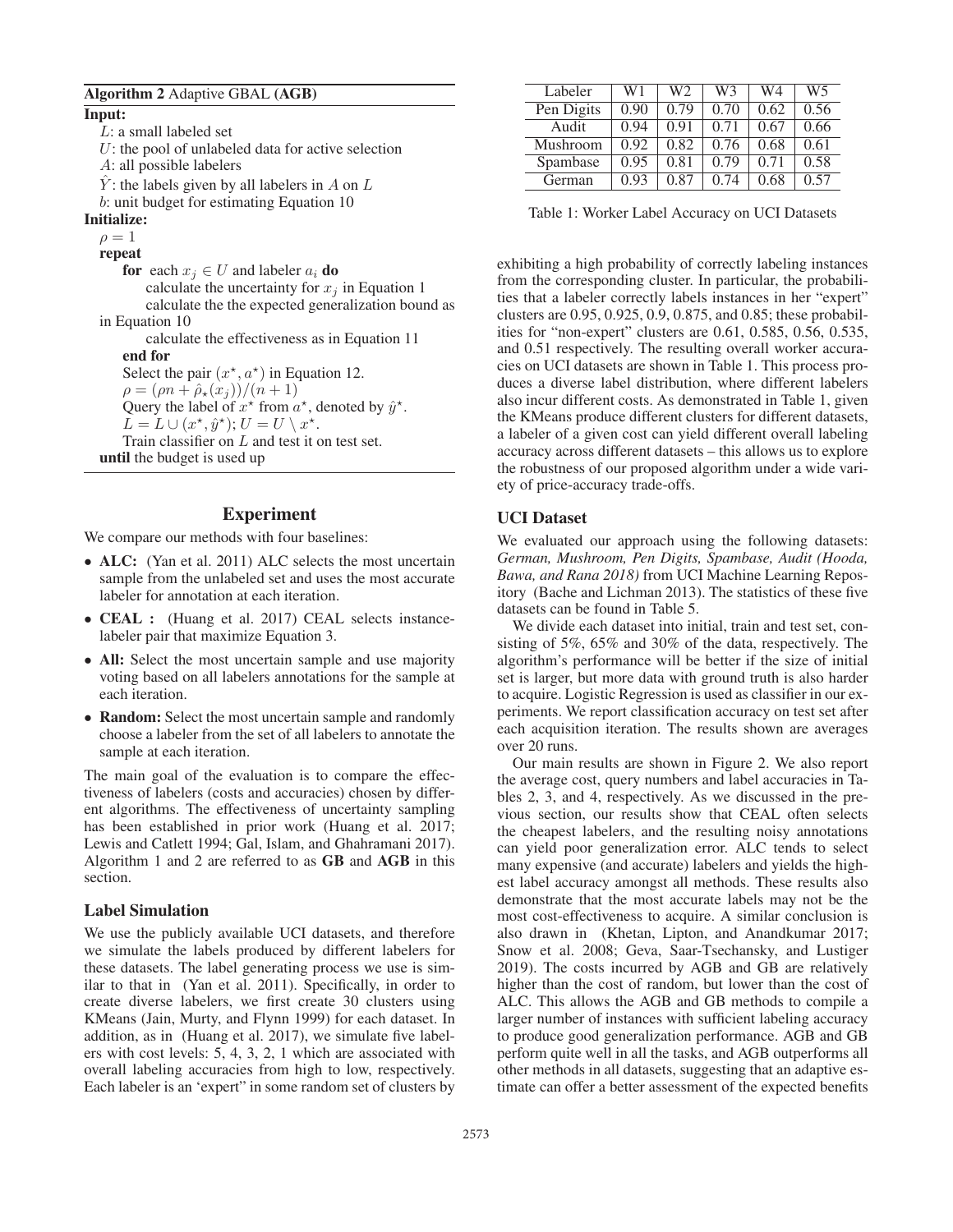| Methods     | Audit | Pen Digits | Spambase | German | Mushroom |
|-------------|-------|------------|----------|--------|----------|
| <b>CEAL</b> | 1.04  | 1.01       | 1.01     | 1.03   | 1.01     |
| Random      | 3.01  | 3.01       | 3.04     | 3.01   | 3.03     |
| ALC.        | 4.53  | 4.63       | 4.59     | 4.54   | 4.40     |
| <b>GB</b>   | 2.97  | 3.14       | 1.50     | 2.68   | 2.30     |
| AGB         | 3.26  | 112        | 2.57     | 3.59   | 3.67     |

Table 2: Average cost on UCI Datasets of different methods

| Methods    | Audit | Pen Digits | Spambase | German | Mushroom |
|------------|-------|------------|----------|--------|----------|
| CEAL       | 0.67  | 0.51       | 0.67     | 0.59   | 0.57     |
| Random     | 0.81  | 0.70       | 0.76     | 0.74   | 0.71     |
| <b>ALC</b> | 0.95  | 0.94       | 0.93     | 0.92   | 0.79     |
| <b>GB</b>  | 0.91  | 0.82       | 0.81     | 0.82   | 0.73     |
| AGB        | 0.93  | 0.88       | 0.88     | 0.85   |          |

Table 3: Average Label Accuracy on UCI Datasets of different methods

| Methods     | Audit | Pen Digits | Spambase | German | Mushroom   |
|-------------|-------|------------|----------|--------|------------|
| <b>CEAL</b> | 194.8 | 200        | 200      | 195.4  | <b>200</b> |
| Random      | 68.3  | 68.2       | 67.8     | 68.1   | 67.4       |
| ALC.        | 46.0  | 44.7       | 45.3     | 45.6   | 47.3       |
| <b>GB</b>   | 69.4  | 66.4       | 136.7    | 77.2   | 91.8       |
| AGB         | 63.4  | 50.2       | 81.5     | 57.5   | 57.4       |

Table 4: Average Number of Queries on UCI Datasets of different methods



Figure 2: Cost-Accuracy Curves for Active Learning on UCI Datasets: we report accuracy after each iteration and X-axis represents cost so far in active learning. We can see AGB consistently outperforms other baselines. Results are averaged over 20 runs.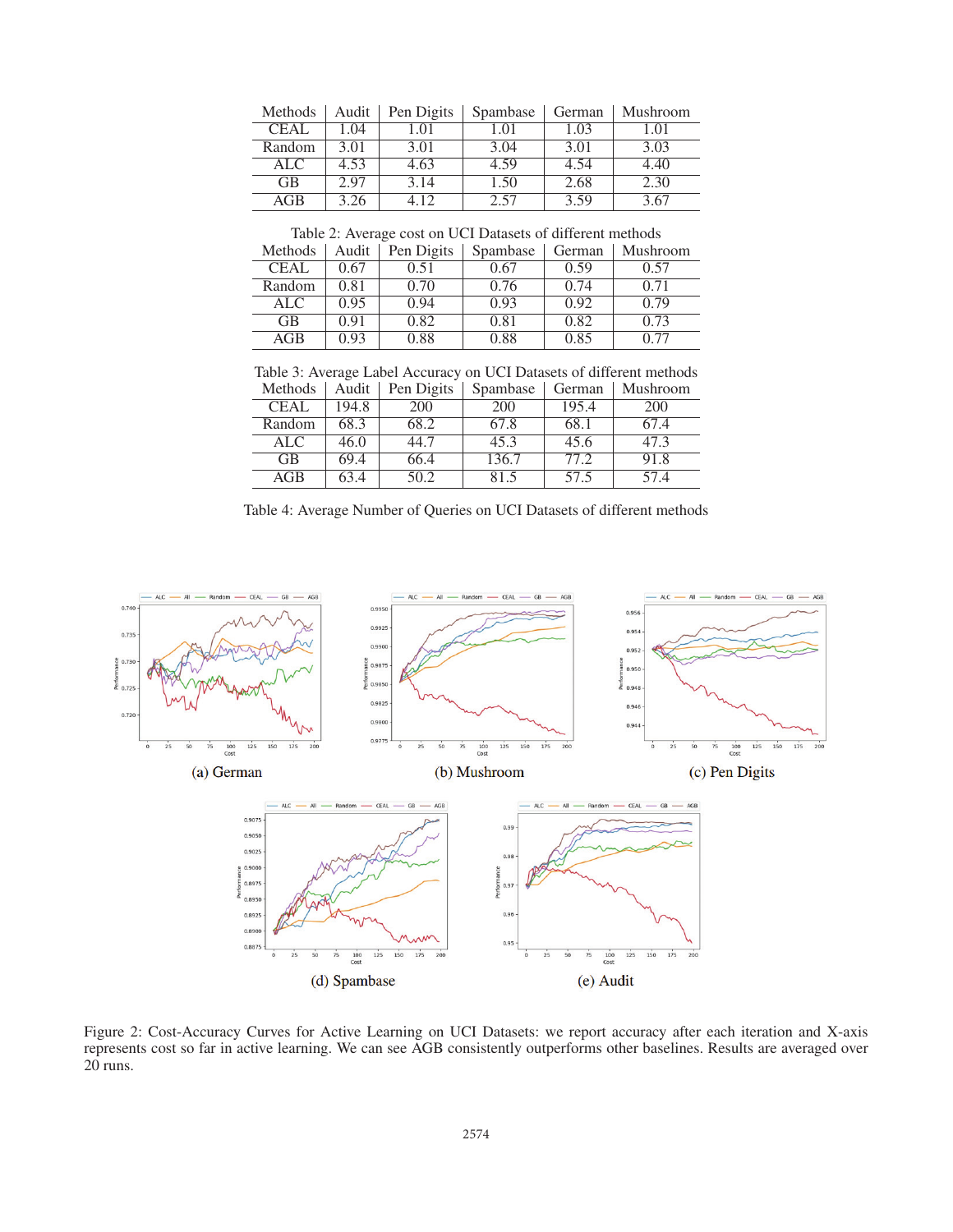|            | $\#Instance$ | #Feature |
|------------|--------------|----------|
| German     | 1000         | 24       |
| Mushroom   | 8124         | 117      |
| Pen Digits | 10992        | 16       |
| Spambase   | 4601         | 57       |
| Audit      | 776          | 2Λ       |

Table 5: Statistics of five UCI Datasets

of different labelers.

# Real Dataset

In addition to the simulated UCI datasets, we also performed experiment using a real crowdsourcing dataset. We use a sentiment analysis dataset, introduced in (Rzhetsky, Shatkay, and Wilbur 2009), and that includes 1000 sentences labeled by five *real* crowdsourcing workers. The annotators labeled each sentence along three dimensions: Focus, Polarity and Evidence. However, the overall accuracies of the five labelers along the Polarity and Evidence labels are all very high and thus not very diverse; we thus used only the Focus dimension, where labelers exhibit diverse accuracies. We henceforth refer to this as the Focus data set. We binarized the response variable and use bag-of-words features for training the model. After removing stopwords, the feature set consists of 292 features. The overall labeling accuracy of each real labeler is shown in Table 6. We simply set a labeler's cost to be the same as the labeler's accuracy in Table 6. As before, Logistic Regression is used as classifier and dataset is randomly split into 5%, 65% and 30% as initial, train and test set, respectively. Result on Focus, averaged over 30 runs, are shown in Figure 3.

| Labeler                                               |  | W3 |  |
|-------------------------------------------------------|--|----|--|
| Label Accuracy   0.82   0.931   0.892   0.904   0.641 |  |    |  |

Table 6: Label Accuracy on Focus Dataset

As shown, given the different price levels for the Focus dataset are very similar (around 0.9) for all workers, besides W5, the performance of AGB is similar to that of ALC and random. Indeed, when all price options are the same and workers' accuracies are similar, all methods will have the same effect. However, as shown in Figure 3, even in this setting AGB outperforms all other methods. This result is consistent with our results on the UCI datasets.

#### Conclusion

In this paper, we propose that the generalization bounds from theoretical analysis of settings with noisy labels can be effectively used to address the cost-effective active learning task with labelers of varying expertise and costs. We examine the shortcomings of existing algorithms proposed for this and other similar settings, and empirically demonstrate the effectiveness of our algorithms on various datasets. It is worth noting that our proposed algorithm can also apply to choose between singly labeling and the acquisition of multiple labels per instance for majority voting strategies, which



Figure 3: Cost-Effective Active Learning on Real Dataset , Results are averaged over 30 runs

we leave for future work. However, the optimal instancepayment selection ought to account for domain, concept class, and price-accuracy tradeoffs. We use a particular generalization bound as an upper bound which allows us to account for these elements through a model-data free criterion, though clearly not optimally. We leave the design for a more complex model-data dependent algorithm for future work.

### **References**

Ambati, V.; Vogel, S.; and Carbonell, J. G. 2010. Active learning and crowd-sourcing for machine translation.

Aslam, J. A., and Decatur, S. E. 1996. On the sample complexity of noise-tolerant learning. *Inf. Process. Lett.* 57(4):189–195.

Bache, K., and Lichman, M. 2013. Uci machine learning repository.

Donmez, P.; Carbonell, J. G.; and Schneider, J. 2009. Efficiently learning the accuracy of labeling sources for selective sampling. In *Proceedings of the 15th ACM SIGKDD international conference on Knowledge discovery and data mining*, 259–268. ACM.

Donmez, P.; Carbonell, J.; and Schneider, J. 2010. A probabilistic framework to learn from multiple annotators with time-varying accuracy. In *Proceedings of the 2010 SIAM International Conference on Data Mining*, 826–837. SIAM.

Fang, M.; Yin, J.; and Tao, D. 2014. Active learning for crowdsourcing using knowledge transfer. In *Twenty-Eighth AAAI Conference on Artificial Intelligence*.

Freytag, A.; Rodner, E.; Bodesheim, P.; and Denzler, J. 2013. Labeling examples that matter: Relevance-based active learning with gaussian processes. In *German Conference on Pattern Recognition*, 282–291. Springer.

Freytag, A.; Rodner, E.; and Denzler, J. 2014. Selecting influential examples: Active learning with expected model output changes. In *European Conference on Computer Vision*, 562–577. Springer.